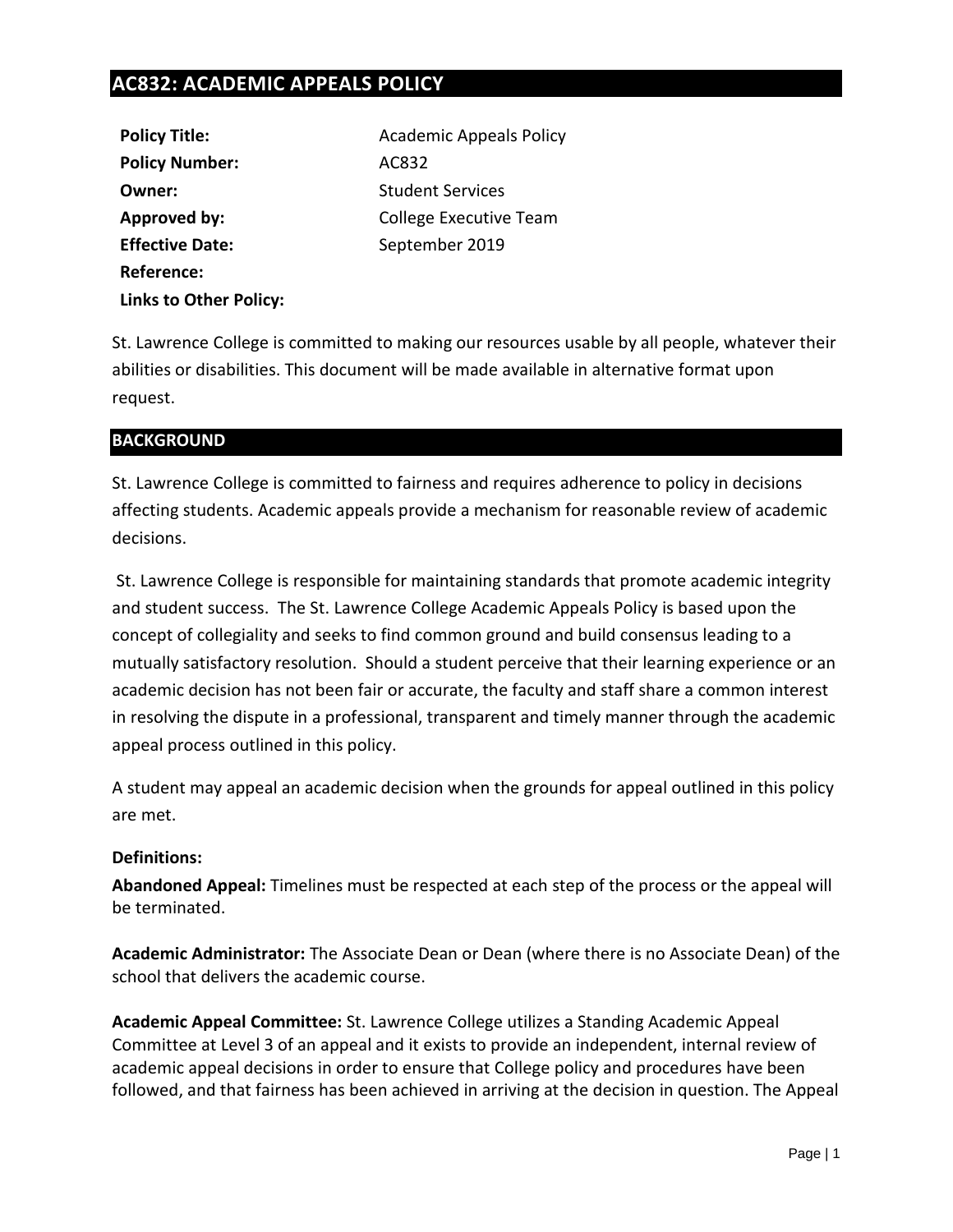Committee acts within the limits of the College's mandate and existing policy. The decision of the Academic Appeal Committee is final.

**Appeal Advisor:** The Appeal Advisor is an internal employee (normally the Student Rights and Responsibilities Officer but may be another College designated staff member) who acts as a resource and advises the student and/or faculty member on the Academic Appeal Procedure; their role is not to speak for the students or faculty members.

**Day / Business Day:** For the purpose of this policy, "day" means any day that includes Monday to Friday, excluding holidays, as defined in the St. Lawrence College academic calendar.

**Dean:** For the purpose of this document, "Dean" may refer to a Dean, an Associate Dean, or a Campus Dean.

**Faculty Member:** For the purposes of this document, the faculty member may be a professor, a placement supervisor, or a preceptor, that is an employee or agent of the College.

**Location:** Whenever possible, the Academic Appeal Procedure hearings will take place on the campus from which the appeal originated. The College reserves the right to utilize video or telephone conferencing when necessary.

**Student:** For the purpose of the Academic Appeal Policy, a student is anyone who is currently enrolled in a program or course of study or who has been enrolled at the College in the previous semester.

**Support Person (Optional):** While not required, a support person may be chosen by a student involved in Level Two or Three of an appeal. The support person will not be permitted to advocate for or speak on behalf of the student.

**Suspension of Appeal:** If a matter under appeal is being heard through another internal review mechanism or is taken to an agency outside the College for resolution, the College may suspend the Academic Appeal Procedure.

**Written Notification:** Personal communication to the student of an academic decision may take the form of a hard copy or electronic form (includes a transcript, college email, Blackboard or other course management program posting).

#### **Purpose:**

Students of St. Lawrence College have the right to a positive, enriching learning environment where learning outcomes are impartially assessed using evidence-based teaching methodology and where academic decisions are made in a manner that is free of bias, prejudice, unfairness or other inappropriate personal or systemic influences. The purpose of this policy is to outline the expectations of the student, faculty and staff with respect to the steps that must be taken should a student feel an academic decision was not fair or accurate.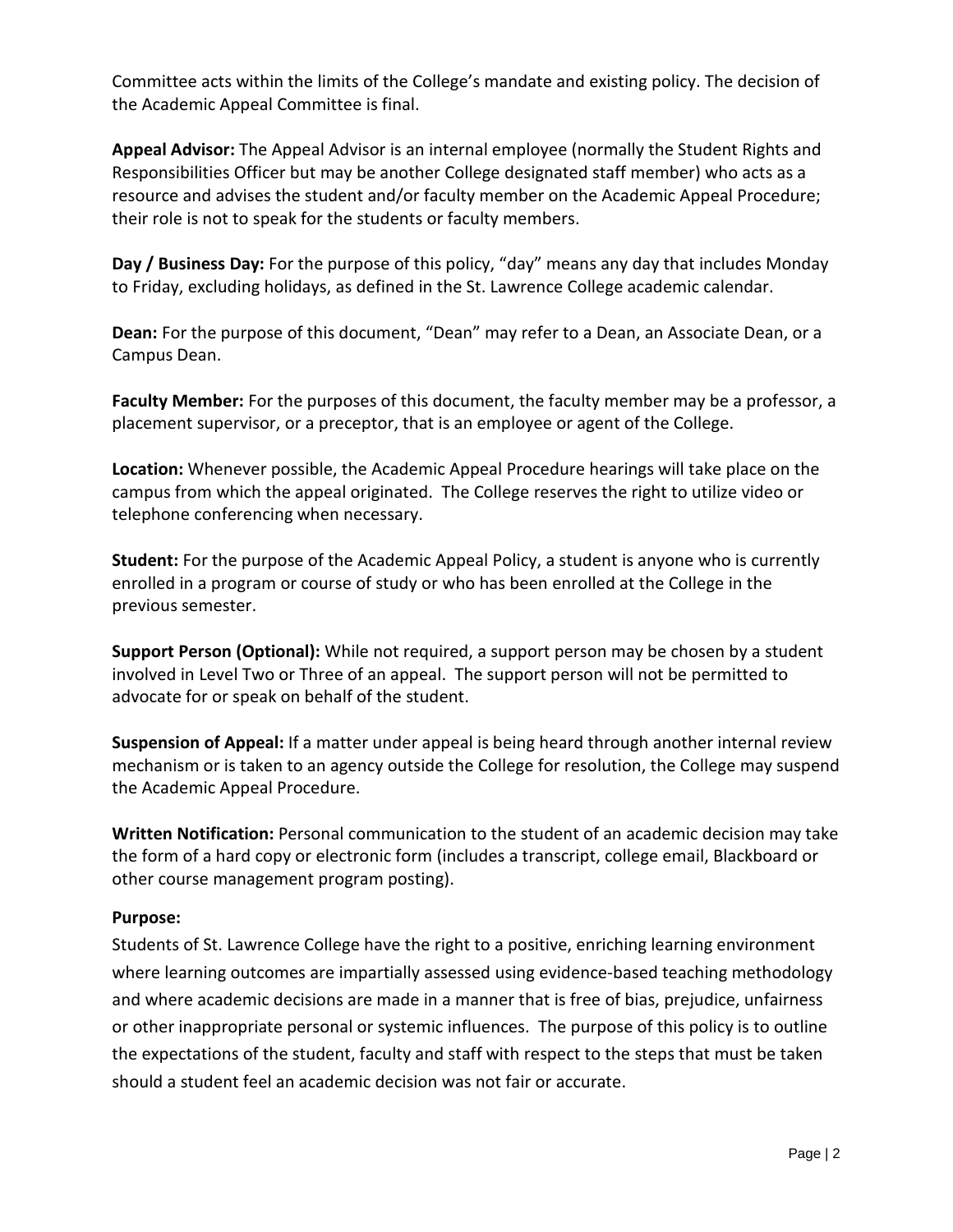#### **Scope:**

This policy applies to all students registered with St. Lawrence College including OntarioLearn students and students registered in partnership programs between Laurentian University and St. Lawrence College. Concerns related to the provision of academic accommodations are generally not covered through this policy; students with questions, concerns or complaints regarding their academic accommodations should consult with Counselling and AccessAbility Services. Matters relating to non-academic misconduct are addressed under the College's Student Code of Conduct policy.

## **POLICY STATEMENTS**

1. The academic appeal process at St. Lawrence College includes three levels:

- Level One Informal Academic Resolution Process
- Level Two Formal Academic Appeal Process
- Level Three Procedural Appeal

The Level One, Informal Academic Resolution Process, is an initial, less structured process involving direct dialogue between the faculty member who issued the grade and the student. Level One is intended to allow for constructive dialogue between the parties to attempt to resolve the issue under consideration. With the agreement of both parties, a mutually agreeable facilitator may be chosen at this stage to support the resolution process; Student Services can be utilized, if needed, to secure a neutral facilitator.

If there is not resolution at Level One, the student may initiate the Level Two, Formal Academic Appeal Process. Level Two is a structured, formal process where an Academic Administrator: reviews all documentation submitted by the student and faculty member, hears rationale from both parties, and works with both parties to attempt to identify a resolution (See Appendix A for detailed procedures). A student may request a rehearing at Level Two if new documentation or information becomes available that, through no fault of the student, was not available at the time that the Level Two appeal was heard.

The College also provides students with a final avenue for review, the Level Three, Procedural Appeal. A Level Three appeal can only be initiated when the student is not satisfied with the outcome at Level Two and when one of the following conditions are met:

- A substantial procedural error occurred during the Level Two, Formal Academic Appeal Process
- The sanctions imposed through an academic decision, and upheld at Level Two, are unreasonable or substantially disproportionate to the circumstances or offence.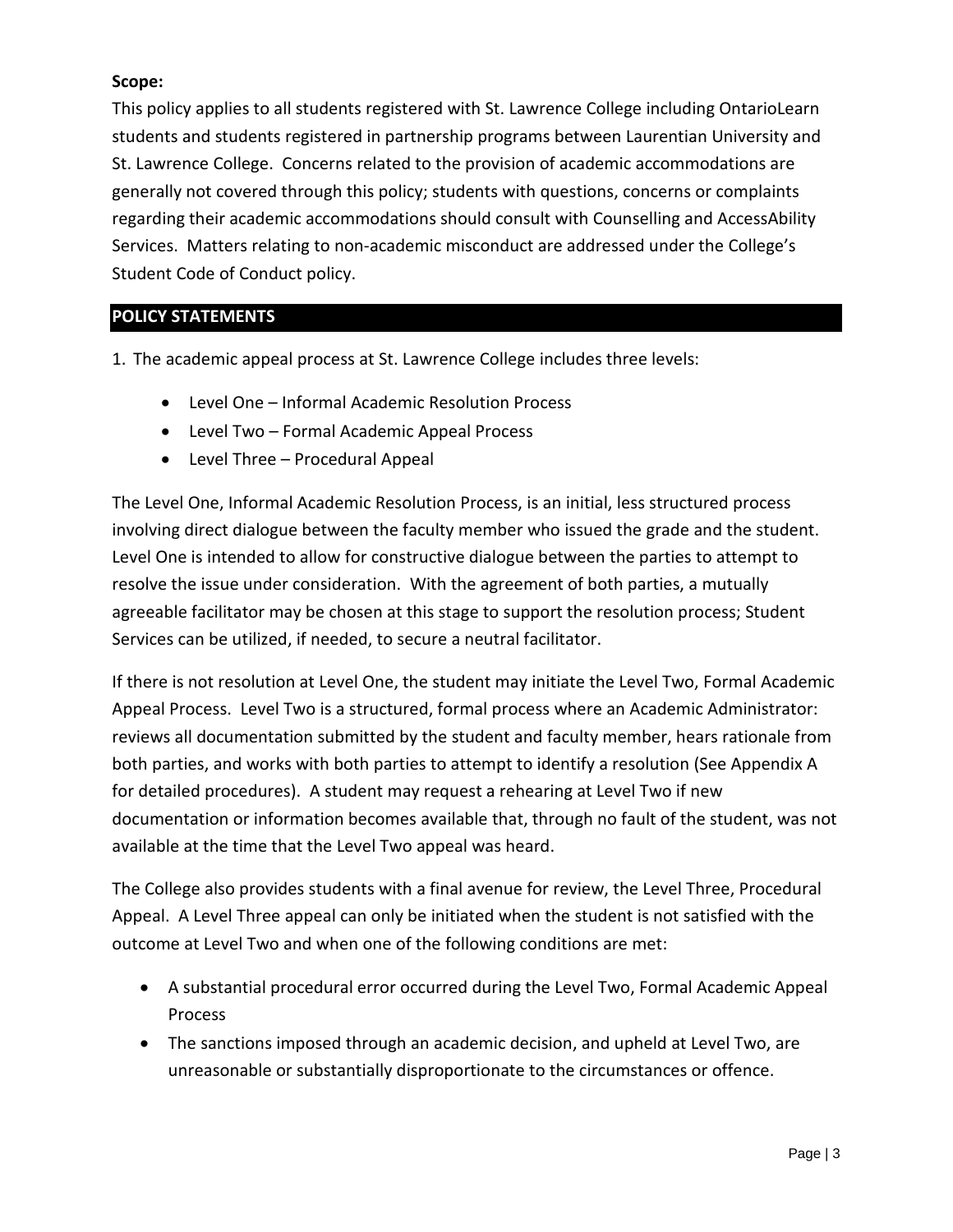Level Three appeals are heard by an Academic Appeal Committee (Appendix B). Decisions rendered by the Academic Appeal Committee are final.

- 2. It is the responsibility of the student, faculty and Academic Administrator to initiate each phase of the appeal process within established timelines as outlined in Appendix C, Procedures. If the student does not initiate a step within the stated timelines, the appeal will be considered abandoned. If a faculty member or Academic Administrator does not follow stated timelines, a student may proceed to a Level Three – Procedural Appeal. Formal timelines may be extended with agreement from all parties.
- 3. A student is allowed to have a support person present at Levels Two and Three of the appeal process. The support person will not be permitted to advocate for or speak on behalf of the student.
- 4. Group appeals may be pursued by students who participated in a group assignment/assessment and received the same grade. A group appeal may be made following the same process as an individual appeal.
- 5. While an appeal is in process, the student may continue in the course or program of study, unless prohibited by the Academic Administrator in cases where there are issues of liability, safety or the learning of others may be at risk.
- 6. Students and faculty may access an Appeal Advisor at any point in the appeal process for guidance. The role of the Appeal Advisor is to provide unbiased guidance on process. The appeal advisor will not advocate on either faculty or students' behalf. When requested, the Student Rights and Responsibilities Officer (SRRO), or designate, can act as a neutral Appeal Advisor throughout the appeal process.
- 7. There are three primary grounds for appeal under which a student may launch an appeal: merit of work; personal or compassionate reasons; and course outline and/or testing discrepancy. In addition, all appeals must adhere to at least one of the following criteria:
	- Individual academic decisions only (i.e. not final grades);
	- Academic decisions which have no numeric grade (i.e. Requirements Met/Requirements Not Met); and/or
	- Academic decisions pertaining to probation or withdrawal.

Appropriate documentation should accompany all appeal submissions. The following chart details examples of grounds for appeal along with associated appropriate documentation:

| Grounds              |                                                                      | <b>Sample Appropriate Documentation</b> |                                                         |
|----------------------|----------------------------------------------------------------------|-----------------------------------------|---------------------------------------------------------|
| <b>Merit of Work</b> |                                                                      |                                         | Specific and detailed reasons, in                       |
|                      | An assessment which may have been<br>unfairly or inaccurately graded |                                         | writing, as to why the original grade<br>was inaccurate |
|                      | Academic integrity allegation                                        |                                         |                                                         |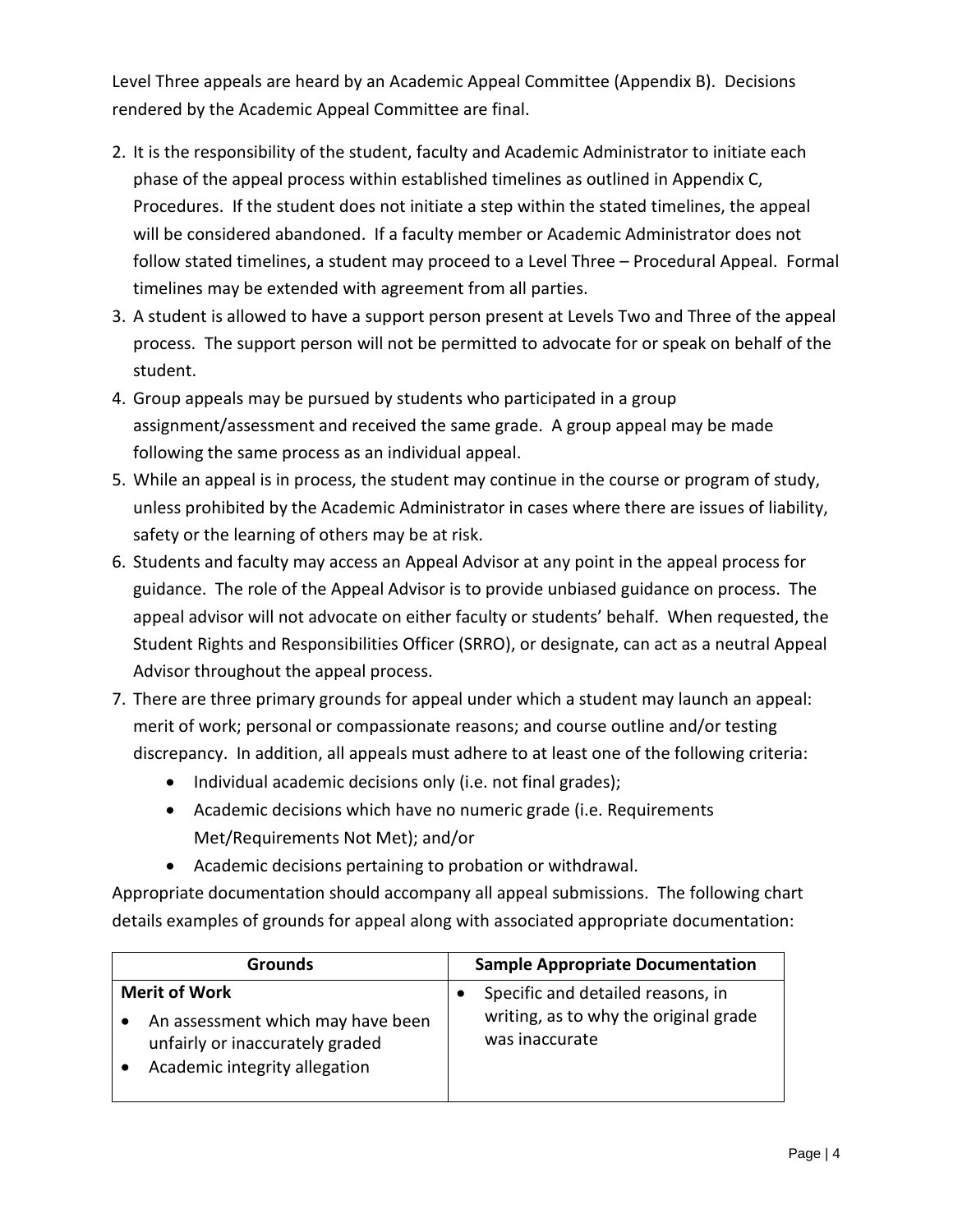| Personal/Compassionate<br>Unforeseen significant event or<br>circumstance which affected the<br>ability of the student to meet course<br>requirements | Any documentary evidence from<br>٠<br>course outline, learning plan,<br>textbooks, etc.<br><b>Academic Integrity Form</b><br>٠<br>Presentation of a note from a medical<br>$\bullet$<br>professional<br>If appropriate:<br>٠<br>Death certificate<br>Funeral announcement<br>Travel itinerary<br>Letter from a counsellor, therapist or<br>religious leader |  |
|-------------------------------------------------------------------------------------------------------------------------------------------------------|-------------------------------------------------------------------------------------------------------------------------------------------------------------------------------------------------------------------------------------------------------------------------------------------------------------------------------------------------------------|--|
|                                                                                                                                                       | Notice of hearing or subpoena                                                                                                                                                                                                                                                                                                                               |  |
| <b>Course Outline/Testing discrepancy</b><br>Management of course shows<br>significant departure from course<br>outline                               | Record of where the departure<br>$\bullet$<br>occurred and explanation of how this<br>has affected the student's success<br>Course outline/Learning Plan                                                                                                                                                                                                    |  |

Note: The listed "sample appropriate documentation" is not intended as a comprehensive list, other documentation may be considered.

## **MONITORING**

N/A

# **NEXT POLICY REVISION DATE**

September 2022

## **SPECIFIC LINKS**

N/A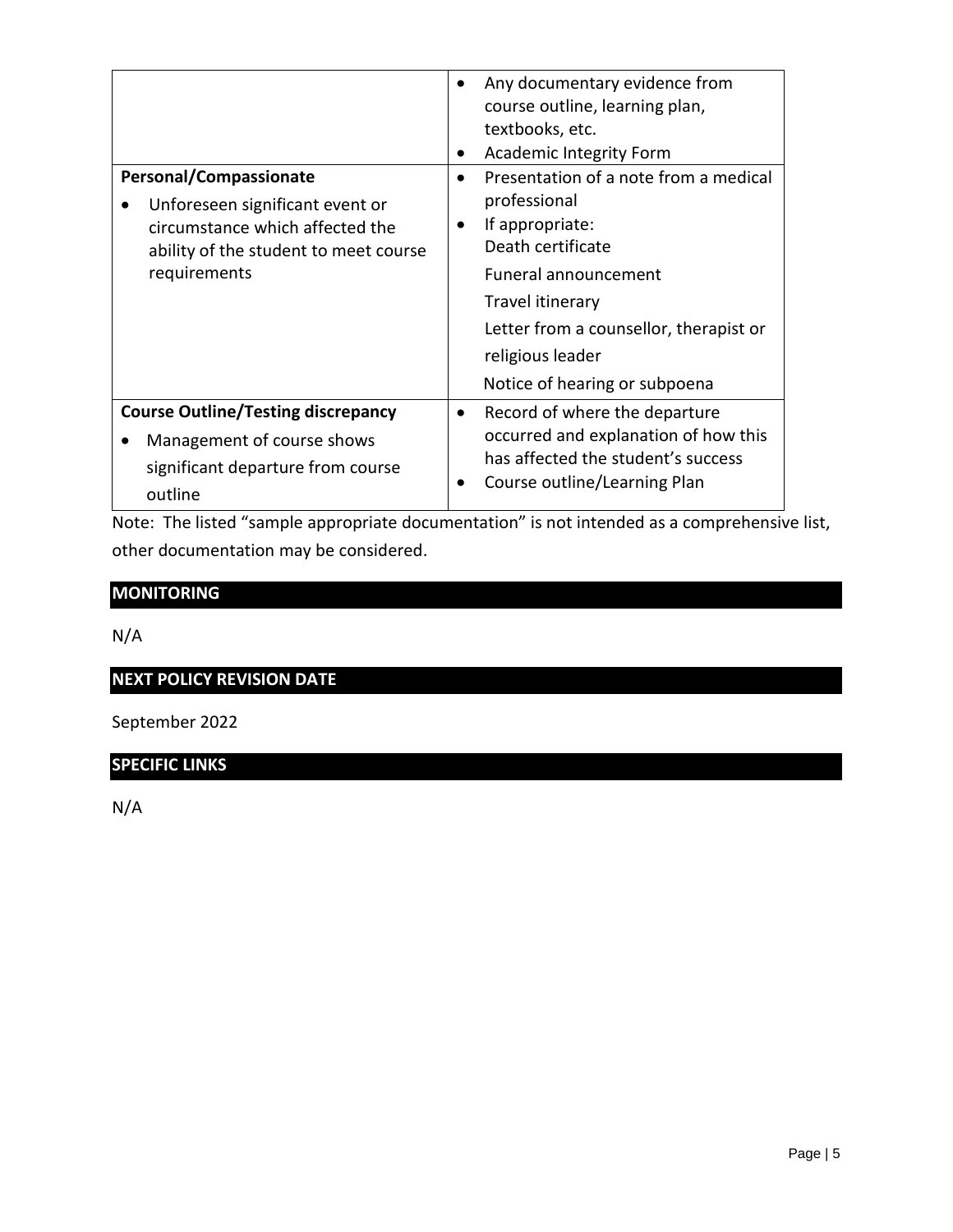#### **APPENDIX A – ACADEMIC APPEAL PROCEDURES**

#### **P.1 Level One – Academic Decision Review**

P1.1 To initiate an appeal, a student must first request an Academic Decision Review by completing an Appeal Form (available on SLC.me) and scheduling a review meeting with the faculty member. The appeal must be launched within 5 days of receiving the grade in writing or electronically. The appeal is considered launched once the student has made contact with the faculty member to request a review meeting.

P1.2 This meeting must occur within five (5) days of the student contacting the professor. Timelines may be extended with the agreement of both parties.

The student must bring the completed appeal form and relevant documentation to this meeting. It is the student's responsibility to substantiate their grounds for appeal following the guidelines in the Academic Appeal Policy.

It is expected that both parties will make reasonable efforts to resolve the concern at this step. If both parties agree, an Appeal Advisor can be present as a neutral facilitator. The Appeal Advisor is often the Student Rights & Responsibilities Officer, but can be another mutually agreed upon person.

P1.3 Following the meeting, the faculty member will complete Section A of the Academic Appeal form (Academic Decision Review) and return it to the student via email within three business days, copying the Student Rights & Responsibilities Officer for tracking purposes. Arrangements for any supplemental assessments should be made and agreed upon between the faculty and student and outlined clearly in the faculty's response.

#### **P2 Level Two –Academic Appeal to Associate/Campus Dean**

P 2.1 If a resolution is not achieved through the Academic Decision Review, the student may pursue Level two of the academic appeal process. The student must make contact with the Student Rights & Responsibilities Officer or designate, (acting as Appeal Advisor), within two (2) business days of the faculty member's decision to arrange a meeting to discuss Level two, the Academic Appeal to the Associate/Campus Dean.

P 2.2 The Appeal Advisor will review the appeal, supporting documentation, and the appeal form completed by the faculty member. The Appeal Advisor will determine whether the appeal meets the criteria to proceed.

If the appeal meets criteria, the student must electronically sign Section B of the Academic Appeal form and pay the \$25 administrative fee.

P 2.3 The Associate/Campus Dean receives the appeal paperwork and coordinates a meeting with the student, the Appeal Advisor (optional), and the faculty member (at Associate/Campus Dean's discretion), either separately or as a group, to hear and discuss the concern.

This meeting must take place within five (5) days of the student submitting the Level Two appeal paperwork.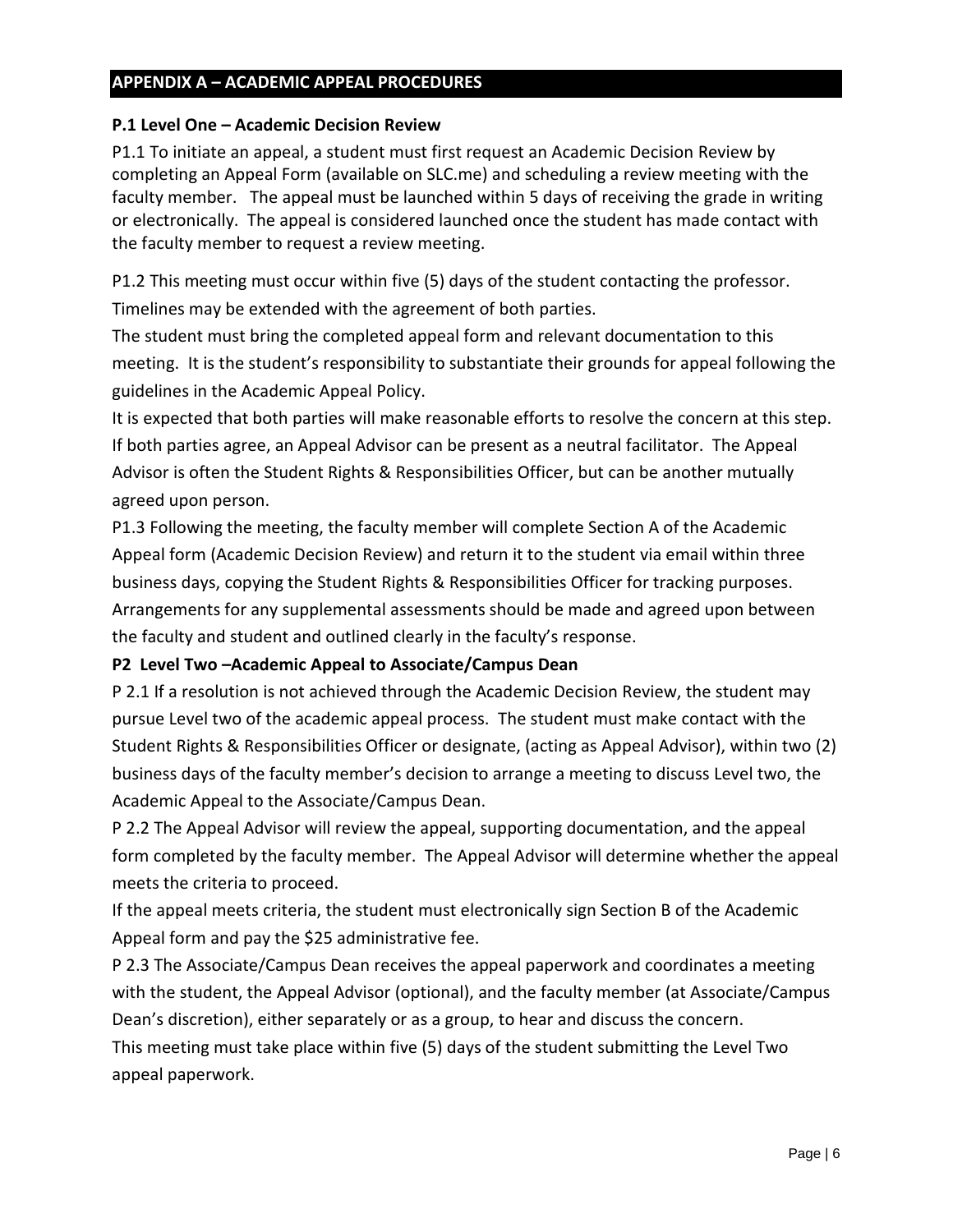The Associate/Campus Dean reserves the right to approach or include professors, staff, students, placement supervisors, preceptors, or others who can contribute information to assist in the decision making or resolution of the concern.

P 2.4 Following the Level two meeting, the Associate/Campus Dean will complete Section B of the appeal form with their response to the appeal within two (2) days of the meeting. The response is distributed to the student, the Appeal Advisor, and the faculty member. If the academic appeal is granted, the appeal process is complete and the administrative fee will be refunded.

## **P3 Level Three – Procedural Appeal**

P 3.1 If the appeal is denied and the student feels there was a procedural error at Level two, they have two (2) business days after receiving the response from the Associate/Campus Dean to initiate a Level three procedural appeal by indicating their intention to the Appeal Advisor and electronically signing Section C of the appeal form.

A Level Three appeal can only be initiated following conditions are met:

- A substantial procedural error occurred during the Level Two, Formal Academic Appeal Process
- The sanctions imposed through an academic decision, and upheld at Level Two, are unreasonable or substantially disproportionate to the circumstances or offence.

P 3.2 The Appeal Advisor will notify the Director, Student Services, or designate and the Associate/Campus Dean of the student's intention to launch a procedural appeal and will also submit the appeal package.

P 3.3 The Director, Student Services, or designate, will choose an Appeal Committee. The committee will be made up of one faculty member, two administrative academic members (at least one Associate/Campus Dean) and one student. Committee members will not have been involved previously with any aspect of the appeal or academic decision.

P 3.4 The committee meeting must occur within ten (10) days of the notification of the student's submitted request to move to Level three of the Appeal Procedure. The Director, Student Services or designate will distribute all relevant material to the Appeal Committee members in advance of the meeting.

The Associate/Campus Dean will act as the Committee Chair. The Committee will provide an independent, internal review of the decisions and procedures of the Level one and Level two meetings.

The student, the Associate/Campus Dean from Level two, and the Appeal Advisor (optional) attend the Level three appeal meeting. The faculty member may also be invited to attend at the discretion of the Associate/Campus Dean from Level two.

P 3.5 If the student wishes to have a support person in attendance, they must advise the Appeal Advisor within 24 hours of the meeting and provide the identity of that person. This support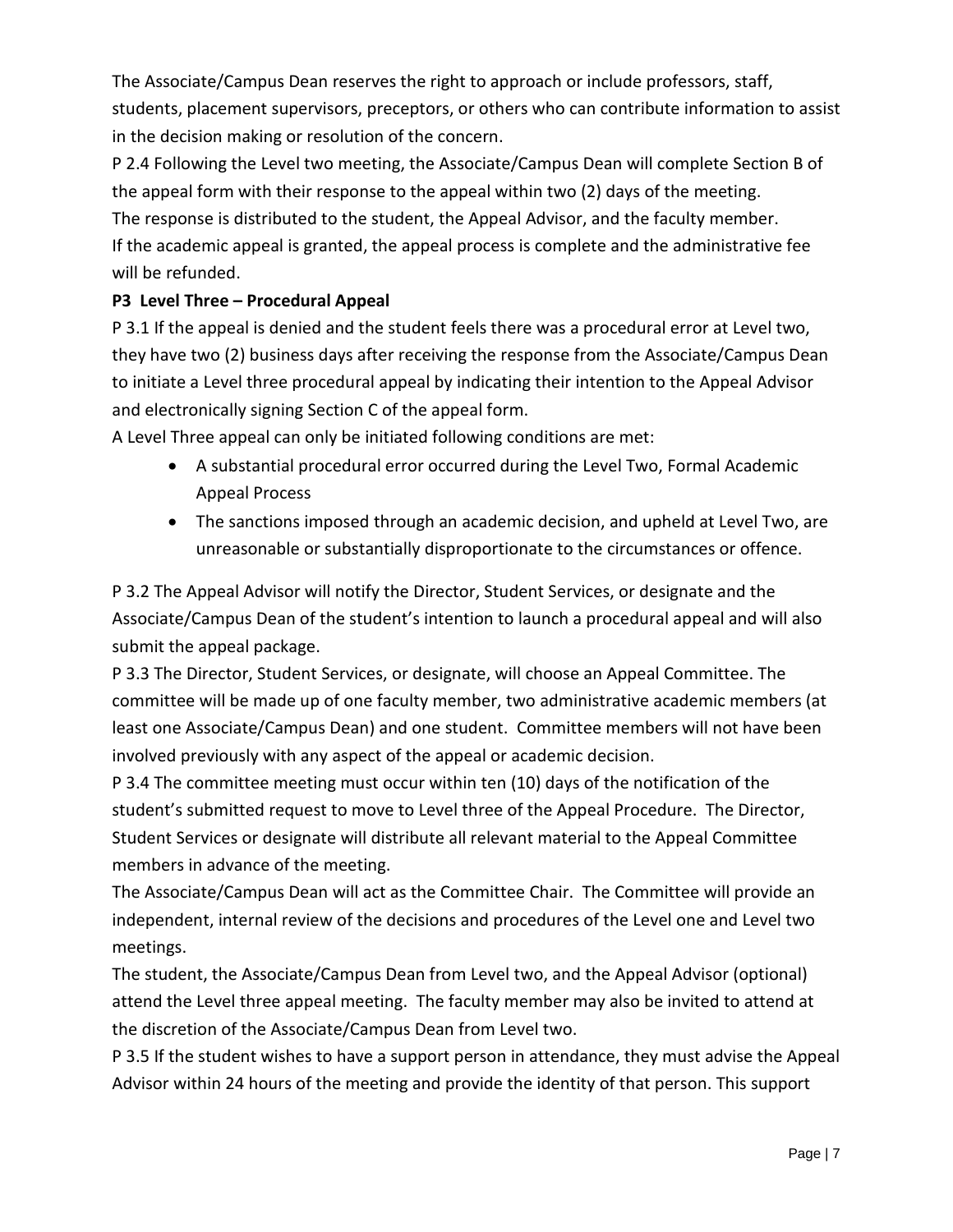person may not speak on behalf of the student. See Appendix A for Level three Academic Appeal procedures.

P 3.6 Within three (3) days of the Appeal meeting, the Appeal Committee Chair will distribute the written decision, Section C of the Appeal form, to the student, the faculty member, the Appeal Advisor, the Associate/Campus Dean, the Director, Student Services or designate, and the Sr. Vice President Academic.

P 3.7 If the appeal is granted, the administrative fee will be refunded.

The decision of the Appeal Committee is final and binding and cannot be further appealed.

P 4 **Laurentian University (LU) Degree Programs in Partnership with St. Lawrence College**

For students registered in partnership programs between Laurentian University and St. Lawrence College, appeals are heard at students' home institution, including Academic Integrity appeals. If the appeal process is being contested by the student, the LU Registrar will be notified by the College Registrar and the appeal process will be examined by LU and a final decision rendered by the LU Registrar. All cases of Academic Integrity will be dealt with by following the LU Senate Approved Academic Integrity Policy at the student's home institution (Campus) in consultation with LU.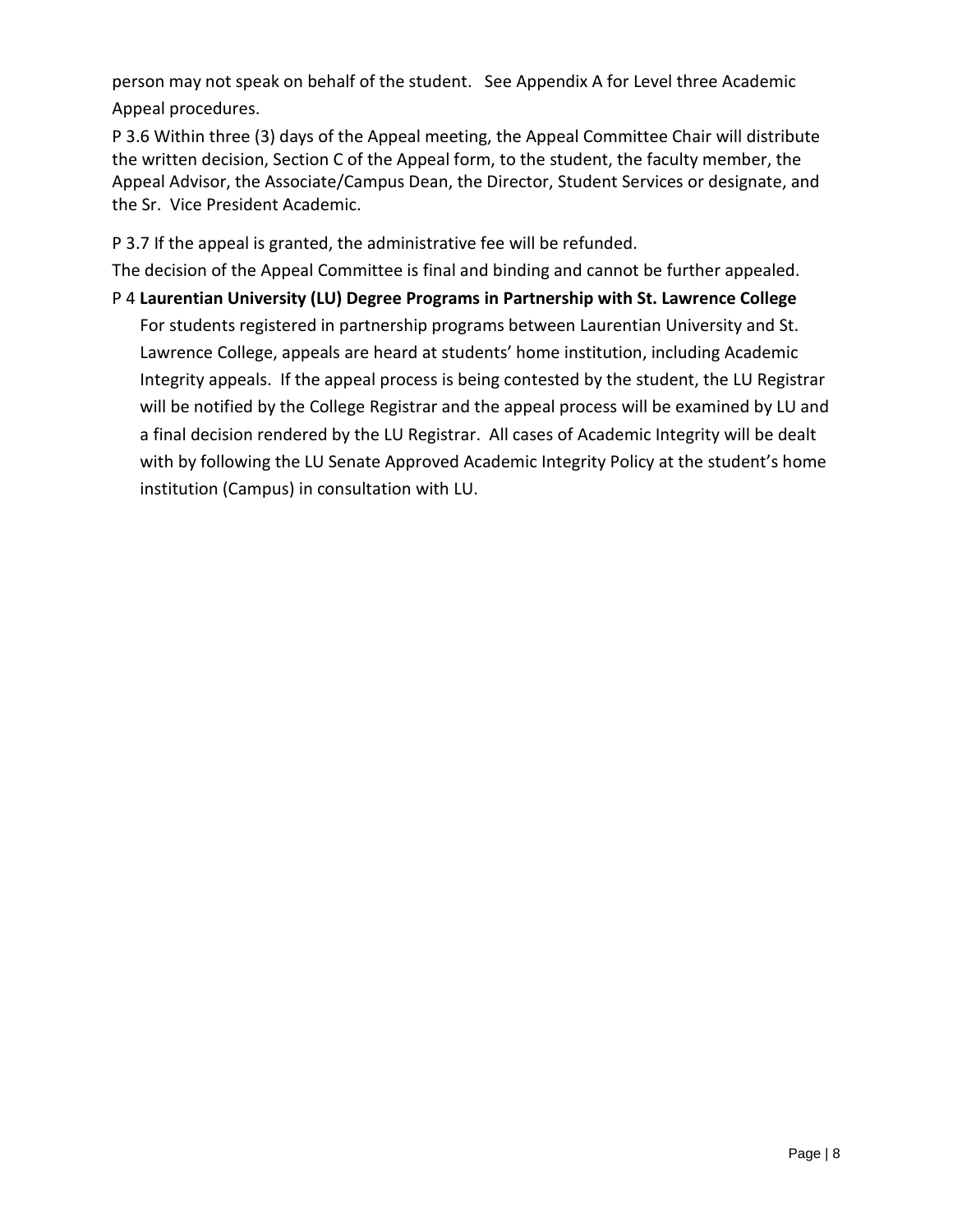#### Academic Appeal Committee – Terms of Reference

St. Lawrence College utilizes a "standing" Appeal Committee to hear Level three Academic Appeals. Committee members (non-student members) can serve either a one year or two year term with consideration given towards continuity of committee members across academic years.

#### 1. Jurisdiction

The Appeal Committee serves as the forum to hear Level three, student Academic Appeals. This is the final appeal step available to students. The committee is responsible for reviewing, and providing a judgement on, whether College policy and procedures were followed, and reasonably applied, in arriving at an academic decision. The committee has no jurisdiction where the sole question raised in an appeal turns on the exercise of academic judgement of a student's work or performance by a faculty member. The committee also has no jurisdiction related to the provision or execution of academic accommodations; concerns related to academic accommodations are facilitated through the College's Wellness and Accessibility office.

2. Composition of the Committee

The structure of the Appeal Committee, during an appeal, consists of one Faculty member, two administrative academic members (with at least one being an Associate/Campus Dean) and one student. In any given academic year, the Appeal Committee membership will consist of three faculty members and three administrative academic members. Students will be recruited for the Appeal Committee on an as-needed basis and will not have ongoing membership on the committee.

The Appeal Committee is chaired by the Associate/Campus Dean.

The Appeal Committee shall be structured for individual hearings such that no member of the committee is directly or indirectly involved in a matter that may be considered to put the member in a conflict of interest (i.e. hearing an appeal from a student who is registered in their home school or having prior knowledge of circumstances around the appeal or the student). During an appeal, all members of the Committee shall be voting members with one vote each. The student launching the Level three appeal may challenge for cause the neutrality of any member of the committee scheduled to hear his or her appeal. The balance of the committee will rule on the validity of the challenge. If the challenge is upheld, the member challenged shall be replaced by another committee member.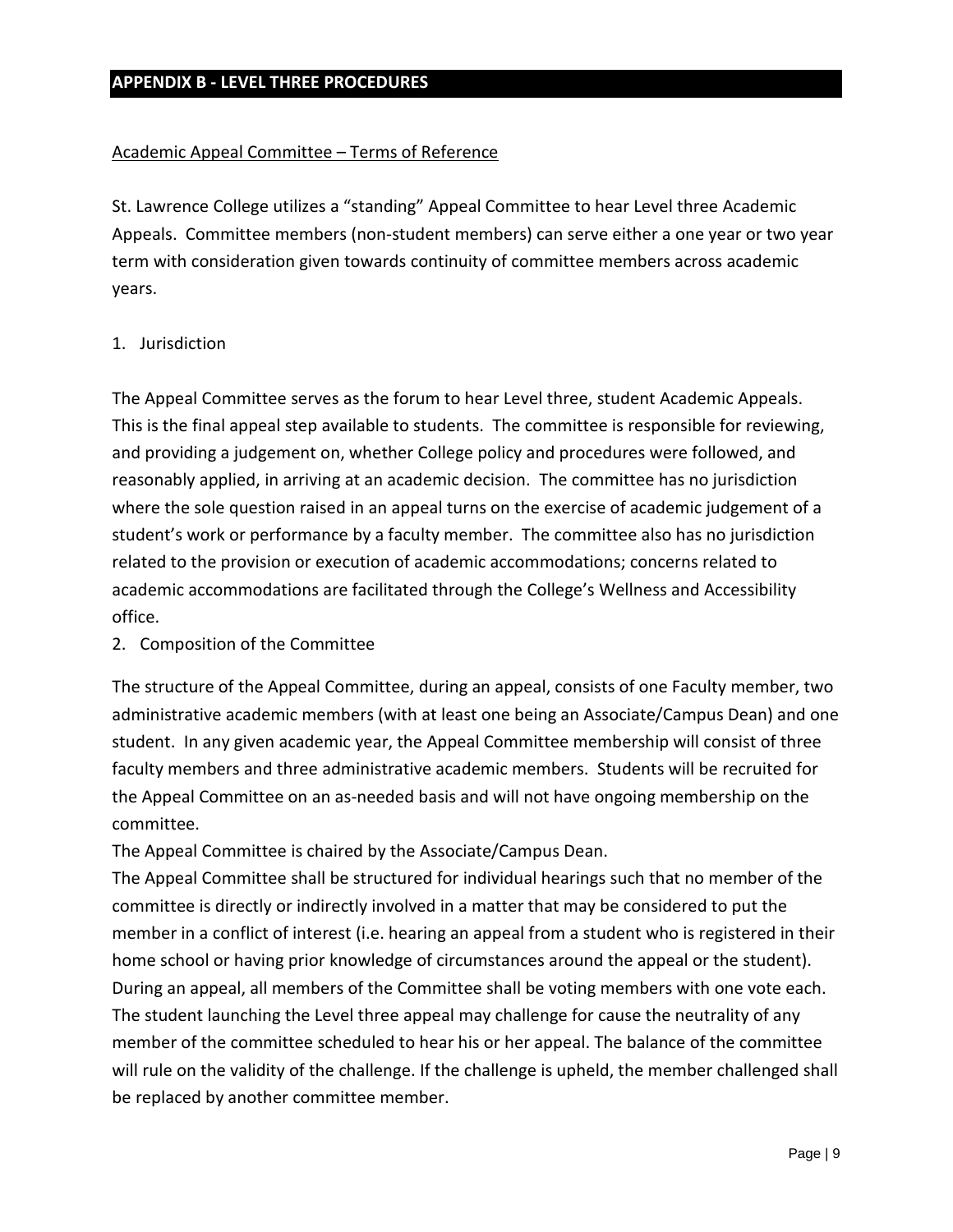#### 3. Procedures at the Hearing

At the hearing, subject to the rulings of the Committee, the following procedures should be followed.

- The appellant (student) may make an opening statement. The appellant may call and examine witnesses.
- The respondent (Faculty / Dean) may cross-examine any of the witnesses called by the appellant, including, where appropriate, the appellant.
- The respondent may make an opening statement. The respondent may call and examine witnesses.
- The appellant may cross-examine any of the respondent's witnesses.
- The appellant may make a closing statement.
- The respondent may make a closing statement.
- The appellant may respond to any matters arising out of the respondent's statement to which the appellant has not yet spoken.
- The Committee may impose reasonable time limits for the hearing of witnesses and statements.

The Committee may request that it be provided with further information other than that supplied initially by the appellant or the respondent. Without limiting this general power if, after a hearing, the Committee is of the opinion that it requires further information in order to reach a decision, it may either ask that the additional information be supplied at a further hearing or, without a hearing where the information is supplied in writing. In this latter case, both the appellant and the respondent must be given the opportunity of commenting on the submitted written information before the committee reaches a final decision.

In rendering a decision, the Committee may:

- Reverse the decision and grant such academic standing to the appellant as the committee thinks fit in the circumstances;
- Quash the decision and send the matter back to the Dean to be dealt with in accordance with proper policy and procedures; or
- Uphold the decision of the Dean.